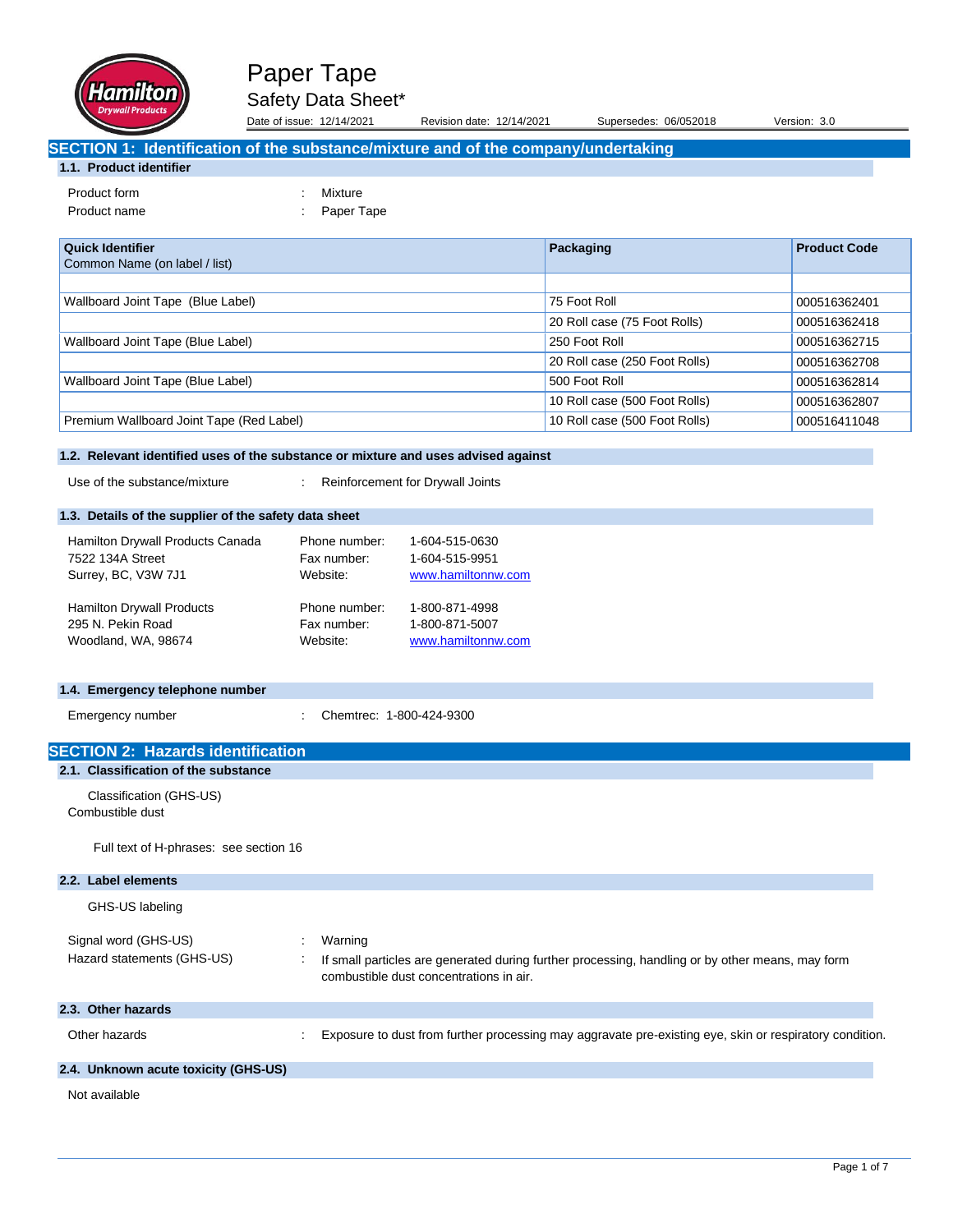

Date of issue: 12/14/2021 Revision date: 12/14/2021 Supersedes: 06/052018 Version: 3.0

## **SECTION 3: Composition/information on ingredients**

## **3.1. Substance**

Not applicable

### **3.2. Mixture**

| <b>Name</b>                                                     | <b>Product Identifier</b> | $%$ (w/w)                                   |
|-----------------------------------------------------------------|---------------------------|---------------------------------------------|
| Cellulose pulp                                                  | (CAS No) 65996-61-4       | ,0.1, 0.1-1, 1-5, 5-10, 10-30, 30-60, 60-93 |
| Water                                                           | (CAS No) 7732-18-5        | $5 - 9$                                     |
| Starch                                                          | (CAS No) 9005-25-8        | $< 0.1, 0.1 - 1, 1 - 5, 5 - 9$              |
| Starch, 2-hydroxy-3-(trimethylammonio)propyl ether,<br>chloride | (CAS No) 56780-58-6       | $< 0.1, 0.1 - 1, 1 - 1.5$                   |

More than one of the ranges of concentration prescribed by Controlled Products Regulations has been used where necessary, due to varying composition.

| <b>SECTION 4: First aid measures</b>                             |        |                                                                                                                                             |
|------------------------------------------------------------------|--------|---------------------------------------------------------------------------------------------------------------------------------------------|
| 4.1. Description of first aid measures                           |        |                                                                                                                                             |
| First-aid measures general                                       |        | Never give anything by mouth to an unconscious person. If you feel unwell, seek medical advice.                                             |
| First-aid measures after inhalation                              |        | Remove to fresh air and keep at rest in a position comfortable for breathing. Obtain medical attention if<br>breathing difficulty persists. |
| First-aid measures after skin contact                            | $\sim$ | Wash with plenty of soap and water. Obtain medical attention if irritation develops or persists.                                            |
| First-aid measures after eye contact                             |        | Rinse immediately with plenty of water. Obtain medical attention if pain, blinking or redness persists.                                     |
| First-aid measures after ingestion                               |        | Rinse mouth. Do NOT induce vomiting.                                                                                                        |
| 4.2. Most important symptoms and effects, both acute and delayed |        |                                                                                                                                             |
| Symptoms/injuries                                                |        | Not expected to present a significant hazard under anticipated conditions of normal use                                                     |
| Symptoms/injuries after inhalation                               |        | Dust from this product may cause irritation to the respiratory tract.                                                                       |
| Symptoms/injuries after skin contact                             |        | Prolonged contact with large amounts of dust may cause mechanical irritation                                                                |
| Symptoms/injuries after eye contact                              | ÷      | Eye contact with large amounts of dust may cause mechanical irritation.                                                                     |
| Symptoms/injuries after ingestion                                |        | If a large quantity has been ingested: may cause gastrointestinal irritation.                                                               |
| Chronic symptoms                                                 |        | None expected under normal conditions of use.                                                                                               |

### **4.3. Indication of any immediate medical attention and special treatment needed**

None

| <b>SECTION 5: Firefighting measures</b>                    |                                                                                                                                                                                                     |
|------------------------------------------------------------|-----------------------------------------------------------------------------------------------------------------------------------------------------------------------------------------------------|
| 5.1. Extinguishing media                                   |                                                                                                                                                                                                     |
| Suitable extinguishing media                               | Dry chemical, carbon dioxide, alcohol-resistant foam, water spray.                                                                                                                                  |
| 5.2. Special hazards arising from the substance or mixture |                                                                                                                                                                                                     |
| Fire hazard<br>Reactivity                                  | May form combustible dust when processed<br>Not reactive under normal use and conditions.                                                                                                           |
| 5.3. Advice for firefighters                               |                                                                                                                                                                                                     |
| Protection during firefighting                             | Exercise caution when fighting any paper fire. Use water spray or fog for cooling exposed product. Do not<br>enter fire area without proper protective equipment, including respiratory protection. |
| <b>Hazardous Combustion Products</b>                       | Carbon oxides (CO, CO <sub>2</sub> ). Sulfur oxides. Nitrogen oxides. Ammonia. Hydrogen chloride                                                                                                    |
| <b>SECTION 6: Accidental release measures</b>              |                                                                                                                                                                                                     |

| 6.1. Personal precautions, protective equipment and emergency procedures |  |                                                                                               |  |
|--------------------------------------------------------------------------|--|-----------------------------------------------------------------------------------------------|--|
| General measures                                                         |  | Avoid unnecessary contact of dust with skin, eyes, or clothing. Avoid breathing (dust). Avoid |  |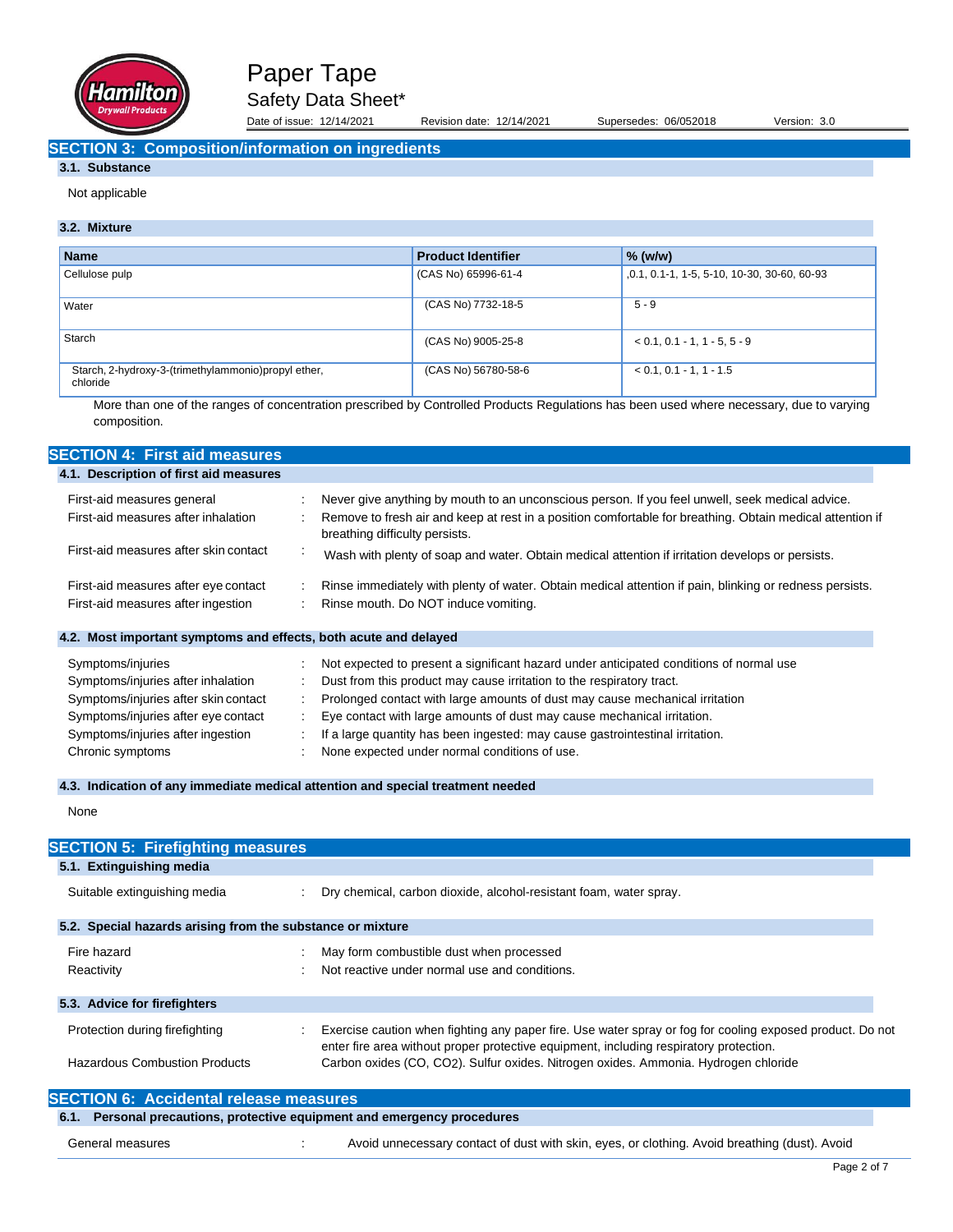

Date of issue: 12/14/2021 Revision date: 12/14/2021 Supersedes: 06/052018 Version: 3.0

creating dusty conditions whenever feasible.

| 6.1.1.                                     | For non-emergency personnel                                       |                                                                                                                                                                                                                                                                                                                                                                              |
|--------------------------------------------|-------------------------------------------------------------------|------------------------------------------------------------------------------------------------------------------------------------------------------------------------------------------------------------------------------------------------------------------------------------------------------------------------------------------------------------------------------|
|                                            | Emergency procedures                                              | Evacuate unnecessary personnel.                                                                                                                                                                                                                                                                                                                                              |
| 6.1.2.                                     | For emergency responders                                          |                                                                                                                                                                                                                                                                                                                                                                              |
|                                            | Protective equipment<br>Emergency procedures                      | Equip clean-up crew with proper protection.<br>Upon arrival at the scene, a first responder is expected to recognize the presence of dangerous goods,<br>protect oneself and the public, secure the area, and call for the assistance of trained personnel as soon as<br>conditions permit.                                                                                  |
| 6.2.                                       | <b>Environmental precautions</b>                                  |                                                                                                                                                                                                                                                                                                                                                                              |
|                                            | Avoid release to the environment                                  |                                                                                                                                                                                                                                                                                                                                                                              |
|                                            | 6.3. Methods and material for containment and cleaning-up         |                                                                                                                                                                                                                                                                                                                                                                              |
| For containment<br>Methods for cleaning up |                                                                   | Do not touch or walk through spilled material.<br>For dust use explosion proof vacuum during cleanup, with appropriate filter. Do not mix with other<br>materials. Vacuum clean-up is preferred. If sweeping is required use a dust suppressant. Avoid<br>generation of dust during clean-up of spills.                                                                      |
|                                            | <b>SECTION 7: Handling and storage</b>                            |                                                                                                                                                                                                                                                                                                                                                                              |
|                                            | 7.1. Precautions for safe handling                                |                                                                                                                                                                                                                                                                                                                                                                              |
| Hygiene measures                           | Additional hazards when processed                                 | Accumulation and dispersion of dust with an ignition source can cause a combustible dust explosion.<br>Keep dust levels to a minimum and follow applicable regulations.<br>Handle in accordance with good industrial hygiene and safety procedures. Wash hands and other<br>exposed areas with mild soap and water before eating, drinking or smoking and when leaving work. |
|                                            | 7.2. Conditions for safe storage, including any incompatibilities |                                                                                                                                                                                                                                                                                                                                                                              |
| Storage conditions                         |                                                                   | Store in a dry, cool and well-ventilated place. Keep/Store away from direct sunlight, incompatible<br>materials, heat, hot surfaces, sparks, open flames, and other ignition sources. Incompatible materials<br>include Strong acids, strong bases, strong oxidizers                                                                                                         |
| 7.3. Specific end use(s)                   |                                                                   |                                                                                                                                                                                                                                                                                                                                                                              |
|                                            | Reinforcement for drywall joints                                  |                                                                                                                                                                                                                                                                                                                                                                              |

## **SECTION 8: Exposure controls/personal protection**

## **8.1. Control parameters**

For substances listed in section 3 that are not listed here, there are no established Exposure limits from the manufacturer, supplier, importer, or the appropriate advisory agency including: ACGIH (TLV), NIOSH (REL), OSHA (PEL), Canadian provincial governments, or the Mexican government

| Starch (9005-25-8)      |                                      |                                           |  |  |  |
|-------------------------|--------------------------------------|-------------------------------------------|--|--|--|
| <b>USA ACGIH</b>        | ACGIH TWA (mg/m <sup>3</sup> )       | 10 mg/m <sup>3</sup>                      |  |  |  |
| <b>USA ACGIH</b>        | ACGIH chemical category              | Not Classifiable as a Human Carcinogen    |  |  |  |
| <b>USA OSHA</b>         | OSHA PEL (TWA) (mg/m <sup>3</sup> )  | 15 mg/m <sup>3</sup> (total dust)         |  |  |  |
|                         |                                      | 5 mg/m <sup>3</sup> (respirable fraction) |  |  |  |
| <b>USA NIOSH</b>        | NIOSH REL (TWA) (mg/m <sup>3</sup> ) | 10 mg/m <sup>3</sup> (total dust)         |  |  |  |
|                         |                                      | 5 mg/m <sup>3</sup> (respirable dust)     |  |  |  |
| Alberta                 | OEL TWA (mg/m <sup>3</sup> )         | $10 \text{ mg/m}^3$                       |  |  |  |
| <b>British Columbia</b> | OEL TWA (mg/m <sup>3</sup> )         | 10 mg/m <sup>3</sup> (total dust)         |  |  |  |
| <b>Manitoba</b>         | OEL TWA (mg/m <sup>3</sup> )         | $10 \text{ mg/m}^3$                       |  |  |  |
| <b>New Brunswick</b>    | OEL TWA (mg/m <sup>3</sup> )         | $10 \text{ mg/m}^3$                       |  |  |  |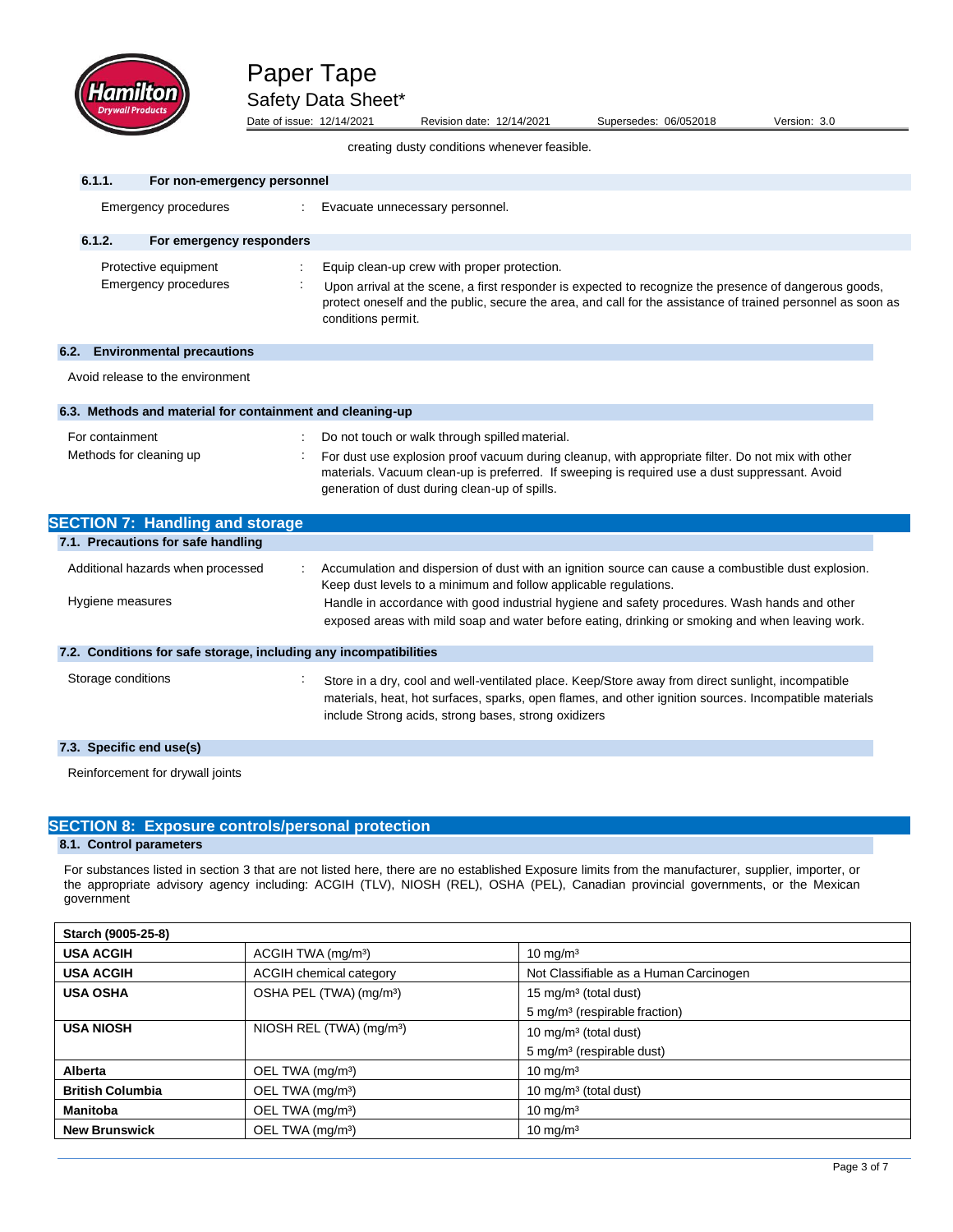

Date of issue: 12/14/2021 Revision date: 12/14/2021 Supersedes: 06/052018 Version: 3.0

| <b>Newfoundland &amp; Labrador</b> | OEL TWA (mg/m <sup>3</sup> )         | $10$ mg/m <sup>3</sup>                                                                  |
|------------------------------------|--------------------------------------|-----------------------------------------------------------------------------------------|
| <b>Nova Scotia</b>                 | OEL TWA (mg/m <sup>3</sup> )         | $10$ mg/m <sup>3</sup>                                                                  |
| <b>Nunavut</b>                     | OEL TWA (mg/m <sup>3</sup> )         | 5 mg/m <sup>3</sup> (respirable mass)                                                   |
| <b>Northwest Territories</b>       | OEL TWA (mg/m <sup>3</sup> )         | 5 mg/m <sup>3</sup> (respirable mass)                                                   |
| Ontario                            | OEL TWA (mg/m <sup>3</sup> )         | $10 \text{ mg/m}^3$                                                                     |
| <b>Prince Edward Island</b>        | OEL TWA (mg/m <sup>3</sup> )         | $10 \text{ mg/m}^3$                                                                     |
| Québec                             | VEMP (mg/m <sup>3</sup> )            | 10 mg/m <sup>3</sup> (containing no Asbestos and <1% Crystalline silica-<br>total dust) |
|                                    |                                      |                                                                                         |
| Saskatchewan                       | OEL STEL (mg/m <sup>3</sup> )        | $20 \text{ mg/m}^3$                                                                     |
| Saskatchewan                       | OEL TWA (mg/m <sup>3</sup> )         | $10 \text{ mg/m}^3$                                                                     |
| Yukon                              | OEL STEL (mg/m <sup>3</sup> )        | $20 \text{ mg/m}^3$                                                                     |
| Yukon                              | OEL TWA (mg/m <sup>3</sup> )         | 30 mppcf                                                                                |
| Cellulose (9004-34-6)              |                                      |                                                                                         |
| <b>Mexico</b>                      | OEL TWA (mg/m <sup>3</sup> )         | $10$ mg/m <sup>3</sup>                                                                  |
| <b>Mexico</b>                      | OEL STEL (mg/m <sup>3</sup> )        | $20$ mg/m <sup>3</sup>                                                                  |
| <b>USA ACGIH</b>                   | ACGIH TWA (mg/m <sup>3</sup> )       | $10$ mg/m <sup>3</sup>                                                                  |
| <b>USA OSHA</b>                    | OSHA PEL (TWA) (mg/m <sup>3</sup> )  | 15 mg/m <sup>3</sup> (total dust)                                                       |
|                                    |                                      | 5 mg/m <sup>3</sup> (respirable fraction)                                               |
| <b>USA NIOSH</b>                   | NIOSH REL (TWA) (mg/m <sup>3</sup> ) | 10 mg/m <sup>3</sup> (total dust)                                                       |
|                                    |                                      | 5 mg/m <sup>3</sup> (respirable dust)                                                   |
| <b>Alberta</b>                     | OEL TWA (mg/m <sup>3</sup> )         | $10 \text{ mg/m}^3$                                                                     |
| <b>British Columbia</b>            | OEL TWA (mg/m <sup>3</sup> )         | 10 mg/m <sup>3</sup> (total dust)                                                       |
| <b>Manitoba</b>                    | OEL TWA (mg/m <sup>3</sup> )         | $10$ mg/m <sup>3</sup>                                                                  |
| <b>New Brunswick</b>               | OEL TWA (mg/m <sup>3</sup> )         | $10$ mg/m <sup>3</sup>                                                                  |
| <b>Newfoundland &amp; Labrador</b> | OEL TWA (mg/m <sup>3</sup> )         | $10$ mg/m <sup>3</sup>                                                                  |
| Nova Scotia                        | OEL TWA (mg/m <sup>3</sup> )         | $10$ mg/m <sup>3</sup>                                                                  |
| <b>Nunavut</b>                     | OEL TWA (mg/m <sup>3</sup> )         | 5 mg/m <sup>3</sup> (respirable mass)                                                   |
| <b>Northwest Territories</b>       | OEL TWA (mg/m <sup>3</sup> )         | 5 mg/m <sup>3</sup> (respirable mass)                                                   |
| Ontario                            | OEL TWA (mg/m <sup>3</sup> )         | $10$ mg/m <sup>3</sup>                                                                  |
| <b>Prince Edward Island</b>        | OEL TWA (mg/m <sup>3</sup> )         | $10 \text{ mg/m}^3$                                                                     |
| Québec                             | VEMP (mg/m <sup>3</sup> )            | 10 mg/m <sup>3</sup> (containing no Asbestos and <1% Crystalline silica-<br>total dust) |
| <b>Saskatchewan</b>                | OEL STEL (mg/m <sup>3</sup> )        | $20$ mg/m <sup>3</sup>                                                                  |
| Saskatchewan                       | OEL TWA (mg/m <sup>3</sup> )         | $10 \text{ mg/m}^3$                                                                     |
| Yukon                              | OEL STEL (mg/m <sup>3</sup> )        | $20 \text{ mg/m}^3$                                                                     |
| Yukon                              | OEL TWA (mg/m <sup>3</sup> )         | 30 mppcf                                                                                |

# **8.2. Exposure controls**

| Appropriate engineering controls | Emergency eye wash fountains and safety showers should be available in the immediate vicinity of any<br>potential exposure. Avoid creating or spreading dust. Proper grounding procedures to avoid static<br>electricity should be followed. Use explosion-proof equipment. Use local exhaust or general dilution<br>ventilation or other suppression methods to maintain dust levels below exposure limits. Power equipment<br>should be equipped with proper dust collection devices. Ensure all national/local regulations are<br>observed. |
|----------------------------------|------------------------------------------------------------------------------------------------------------------------------------------------------------------------------------------------------------------------------------------------------------------------------------------------------------------------------------------------------------------------------------------------------------------------------------------------------------------------------------------------------------------------------------------------|
| Personal protective equipment    | Safety glasses. Dust formation: dust mask.                                                                                                                                                                                                                                                                                                                                                                                                                                                                                                     |
| Hand protection                  | None required.                                                                                                                                                                                                                                                                                                                                                                                                                                                                                                                                 |
| Eye protection                   | Chemical goggles or safety glasses.                                                                                                                                                                                                                                                                                                                                                                                                                                                                                                            |
| Skin and body protection         | Not required for normal conditions of use                                                                                                                                                                                                                                                                                                                                                                                                                                                                                                      |
| Respiratory protection           | Use NIOSH-approved dust mask if dust has the potential to become airborne.                                                                                                                                                                                                                                                                                                                                                                                                                                                                     |

# **SECTION 9: Physical and chemical properties 9.1. Information on basic physical and chemical properties**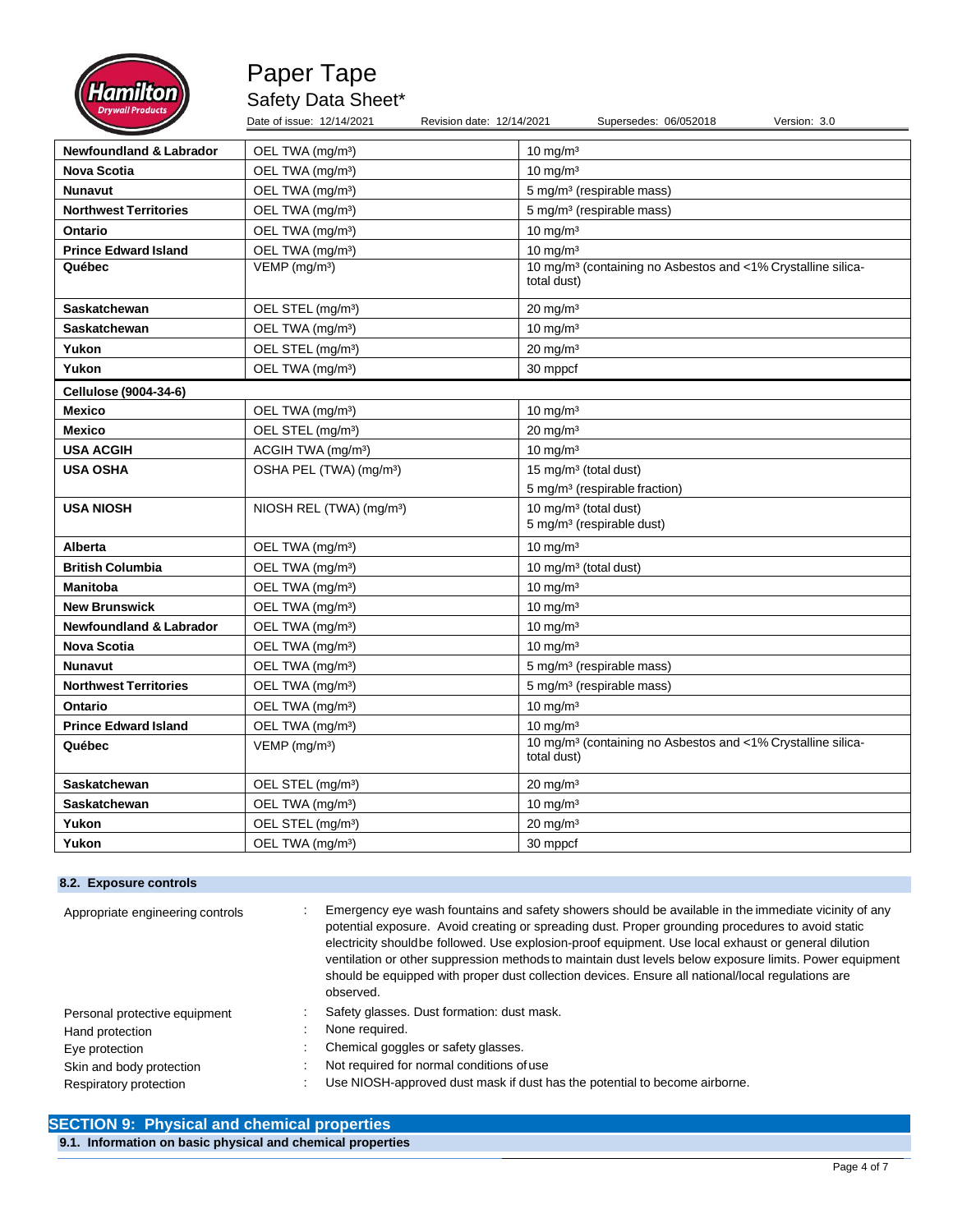

Date of issue: 12/14/2021 Revision date: 12/14/2021 Supersedes: 06/052018 Version: 3.0

| Physical state                              | $\ddot{\phantom{a}}$ | Solid             |
|---------------------------------------------|----------------------|-------------------|
| Appearance                                  |                      | No data available |
| Color                                       |                      | No data available |
| Odor                                        |                      | No data available |
| Odor threshold                              |                      | No data available |
| рH                                          |                      | No data available |
| Relative evaporation rate (butyl acetate=1) | $\ddot{\phantom{a}}$ | No data available |
| Melting point                               |                      | No data available |
| Freezing point                              |                      | Not applicable    |
| Boiling point                               |                      | Not applicable    |
| Flash point                                 |                      | No data available |
| Auto-ignition temperature                   |                      | No data available |
| Decomposition temperature                   |                      | No data available |
| Flammability (solid, gas)                   |                      | No data available |
| Vapor pressure                              |                      | No data available |
| Relative vapor density at 20 °C             |                      | No data available |
| Relative density                            |                      | No data available |
| Solubility                                  |                      | No data available |
| Log Pow                                     |                      | No data available |
| Log Kow                                     |                      | No data available |
| Viscosity, kinematic                        |                      | No data available |
| Viscosity                                   |                      | Not applicable    |
| Explosive properties                        |                      | No data available |
| Oxidizing properties                        |                      | No data available |
| <b>Explosive limits</b>                     |                      | No data available |

#### **SECTION 10: Stability and reactivity**

## **10.1. Reactivity**

Not reactive under normal use and conditions.

#### **10.2. Chemical stability**

Stable at normal temperatures and pressure.

### **10.3. Possibility of hazardous reactions**

Hazardous polymerization will not occur.

#### **10.4. Conditions to avoid**

Avoid generating dust . Avoid direct sunlight, heat, hot surfaces, sparks, open flames and other ignition sources

### **10.5. Incompatible materials**

Strong acids. Strong bases. Strong oxidizing agents.

#### **10.6. Hazardous decomposition products**

Thermal decomposition generates: Carbon oxides (CO, CO2). Sulfur oxides. Nitrogen oxides. Ammonia. Hydrogen chloride.

Respiratory or skin sensitization **in the sensitial sensitive contains a set of classified**  $\cdot$  Not classified

| <b>SECTION 11: Toxicological information</b>  |                 |  |  |
|-----------------------------------------------|-----------------|--|--|
| Information on toxicological effects<br>11.1. |                 |  |  |
|                                               |                 |  |  |
| Acute toxicity                                | Not classified  |  |  |
| Skin corrosion/irritation                     | Not classified; |  |  |
| Serious eye damage/irritation                 | Not classified: |  |  |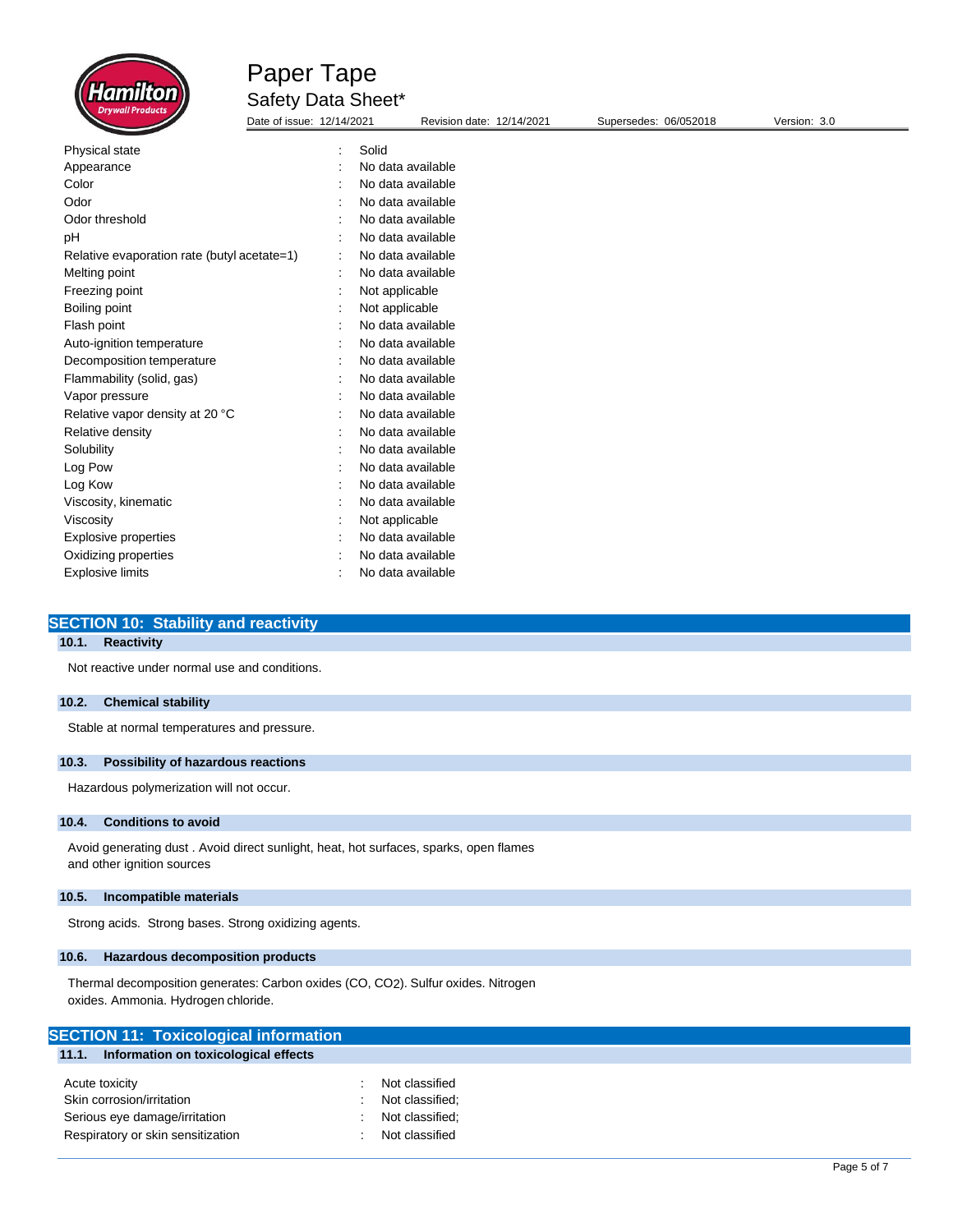

| <b>Difficultivation</b>                            | Date of issue: 12/14/2021 | Revision date: 12/14/2021 | Supersedes: 06/052018 | Version: 3.0 |
|----------------------------------------------------|---------------------------|---------------------------|-----------------------|--------------|
| Germ cell mutagenicity                             | $\bullet$                 | Not classified            |                       |              |
| Carcinogenicity                                    |                           | Not classified            |                       |              |
| Reproductive toxicity                              |                           | Not classified            |                       |              |
| Specific target organ toxicity (single exposure)   | ٠                         | Not classified            |                       |              |
| Specific target organ toxicity (repeated exposure) | ÷                         | Not classified            |                       |              |
| Aspiration hazard                                  | ÷                         | Not classified            |                       |              |
| Symptoms/injuries after inhalation                 | ٠                         | None expected             |                       |              |
| Symptoms/injuries after skin contact               | ٠                         | None expected             |                       |              |
| Symptoms/injuries after eye contact                |                           | None expected             |                       |              |
| Symptoms/injuries after ingestion                  |                           | None expected             |                       |              |
| Chronic symptoms                                   |                           | None expected             |                       |              |

# **SECTION 12: Ecological information**

## **12.1. Toxicity**

Not expected to be ecotoxic.

# **12.2. Persistence and degradability** No additional information available **12.3. Bioaccumulative potential** No additional information available. **12.4. Mobility in soil** No additional information available. **12.5. Other adverse effects**

Effect on the global warming  $\qquad \qquad \qquad$ : No known ecological damage caused by this product.

| <b>SECTION 13: Disposal considerations</b> |                                                                                            |
|--------------------------------------------|--------------------------------------------------------------------------------------------|
| Waste treatment methods<br>13.1.           |                                                                                            |
| Waste disposal recommendations             | Dispose of waste material according to Local, State and Federal environmental regulations. |

| <b>SECTION 14: Transport information</b>             |                                         |
|------------------------------------------------------|-----------------------------------------|
| In accordance with DOT, not regulated for transport. |                                         |
| <b>Additional information</b>                        |                                         |
| Other information<br>÷                               | No supplementary information available. |
| <b>ADR</b>                                           |                                         |
| No additional information available.                 |                                         |
| <b>Transport by sea</b>                              |                                         |
| No additional information available.                 |                                         |
| Air transport                                        |                                         |
| No additional information available.                 |                                         |